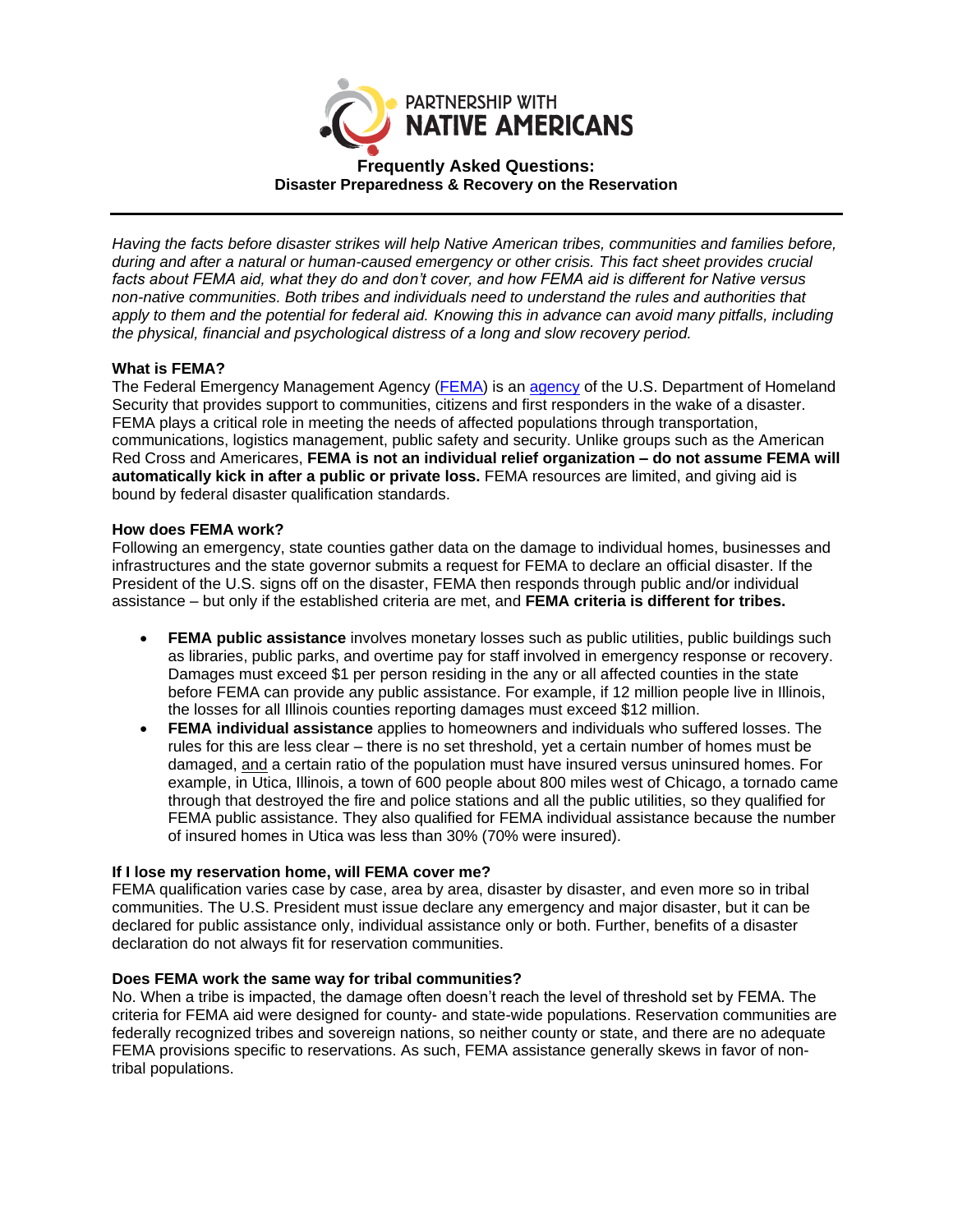## **What is the Stafford Act and how does it apply to tribes?**

The Robert T. Stafford Disaster Relief and Emergency Assistance Act (aka the [Stafford Act\)](https://www.fema.gov/robert-t-stafford-disaster-relief-and-emergency-assistance-act-public-law-93-288-amended) is a law that gives legal authority to the federal government to aid states during declared major disasters and emergencies. Following the aftermath of Hurricane Sandy in 2012, the Stafford Act was revised to allow Native American tribes to request support directly from FEMA, or through the state governor, recognizing that as sovereign nations they have a government-to-government relationship with the U.S. This is helpful when only the tribal community suffered damage, but bear in mind that if not enough people in the county are affected, FEMA may decline assistance.

In one such case, the Oglala Sioux Tribe on the Pine Ridge Indian Reservation was granted FEMA aid to repair and rebuild homes that were already in bad shape prior to a hurricane, given severe wind storms in previous years. Prior to the hurricane, families were living in homes with tarps for roofs or in overcrowded trailers. FEMA assisted families with roofing repairs, access to electricity, and septic system installations, among other critical repairs.

Unfortunately, this is not a guarantee and there's a disparity when it comes to determining what constitutes a disaster for a tribe on a reservation, as compared to a population anywhere else in the U.S. For example, if the power goes out in a remote reservation community, food can spoil in refrigerators and leave families without access to food, both because of impoverishment and designation as a food desert. If reservations are not granted FEMA support, they can appeal or seek dollars elsewhere such as the Cora Brown Fund administered by FEMA.

#### **What is the Cora Brown Fund?**

The [Cora Brown Fund](https://www.fema.gov/media-library-data/1434639028239-341e17807cb06b0bf000d21cc7552b2c/CoraBrown-FactSheet-final508.pdf) was donated to FEMA to help provide for disaster-related needs that have not, or will not, be met by governmental agencies or any other organization. While not publicly advertised, this fund can support disaster-related home repair and rebuilding assistance, disaster-related unmet needs for health and safety (e.g., evacuation measures, floodplain mitigation, self-employment re-establishment), and other critical well-being needs for children, the elderly, the handicapped. But, it's not a guarantee and public insurance as well as individual homeowner's insurance still play a critical role in reservation disaster recovery.

#### **How does homeowner's insurance come into play for disasters?**

Those who own a home on a Native American reservation should have some sort of homeowner's insurance – whether held by the individual or the tribe – and know what the policy covers for flooding, fires and other environmental emergencies. Oftentimes, tribal members live in homes owned by the tribe itself that are uninsured – or insured only until the home is conveyed to an individual – and residents are unaware that they must purchase insurance themselves. If a home is severely damaged or destroyed and federal dollars are unavailable to rebuild, tribal residents are forced to live with relatives in overcrowded spaces or move off the reservation entirely. The ripple effect of this can be catastrophic.

Homeowners also need to insure their personal effects are insured as well; often the tribe or individual homeowner has insurance on the dwelling but not on home contents such as furniture, appliances, hunting or fishing gear, tools, clothes, food, etc. Personal effects are not covered in FEMA aid.

#### **What if FEMA does grant individual aid?**

Once FEMA has provided its allotted funds, receipts are required for every federal dollar spent. If the monies are not used as intended, FEMA requires repayment by the person approved for the funding.

Additionally, tribal members need to know that most tribes have a Tribal Employment Rights Ordinance (TERO). This ordinance dictates that all employers who want to provide rebuilding services on tribal lands must give preference to qualified Indians in all aspects of employment, contracting and other business activities, and often requires that the builder pay the tribe a percentage of their contract revenue. Each tribal government establishes its own rate or "tax" for TERO contractors. This can drive up rebuilding costs and thwart recovery efforts if builders are unavailable within the reservation community or outside contractors cannot afford the added cost of the TERO fee. This can be especially problematic in the event emergency repairs are needed on short notice.

**Where can I learn more about disaster preparedness and recovery for Native tribes and families?** *[The Native Family Disaster Preparedness Handbook](https://www.thenativefamilydisasterhandbook.com/)* goes much further in guiding reservation-based families and tribes to prepare for disasters. Written by Vincent B. Davis and Sean M. Scott et al, the